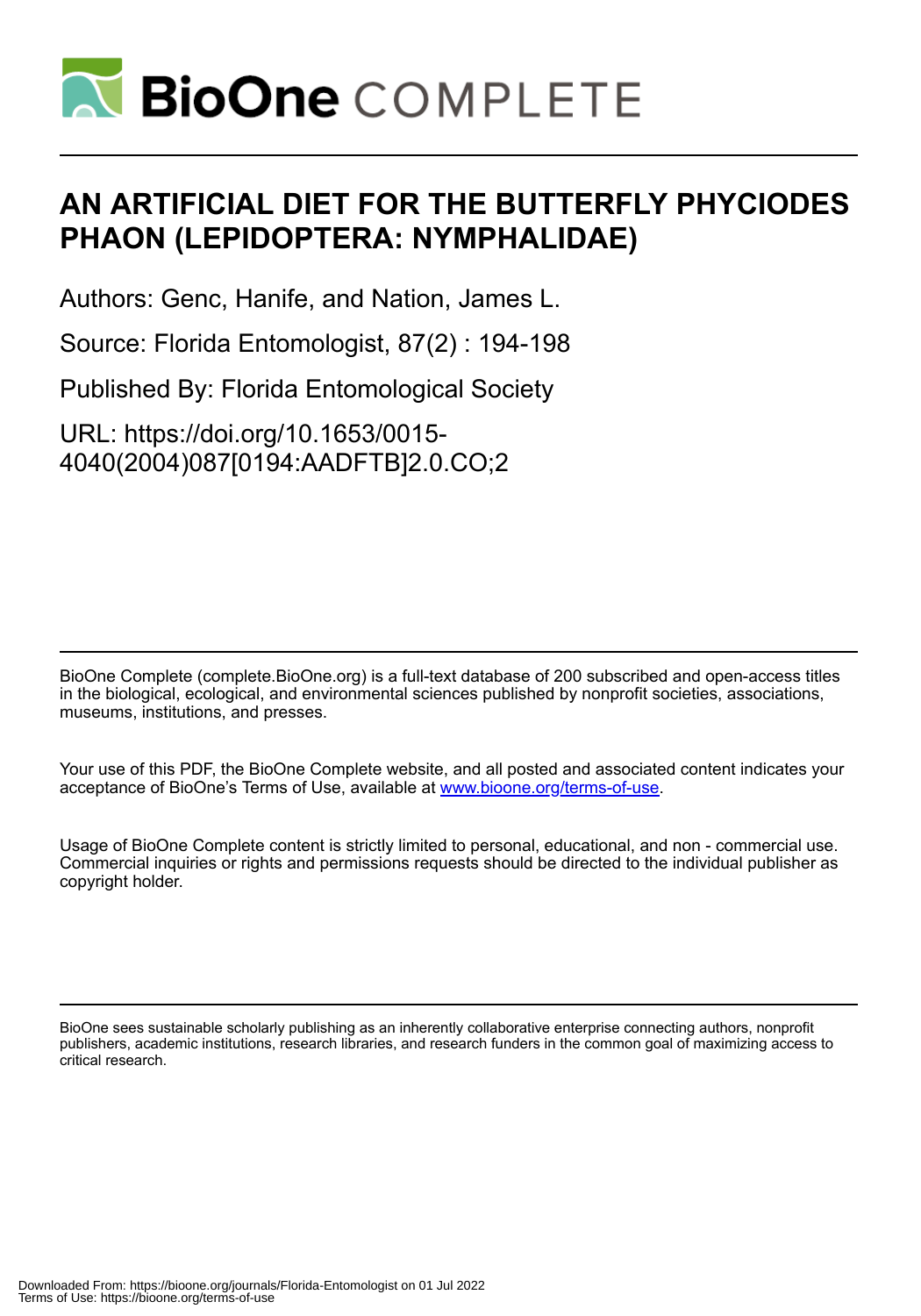# AN ARTIFICIAL DIET FOR THE BUTTERFLY *PHYCIODES PHAON* (LEPIDOPTERA: NYMPHALIDAE)

HANIFE GENC AND JAMES L. NATION

Department Of Entomology & Nematology, University of Florida, Gainesville, FL 32611-0620

# ABSTRACT

We reared newly hatched Phaon Crescent butterfly larvae to the adult stage on a completely artificial diet. About 37% of first instars survived to the adult stage. Addition to the diet of freeze-dried host plant leaves equal to 10% by weight of dry ingredients produced up to 66% survival to the adult stage. Survival of larvae and production of adults on the artificial diet without host plant leaves was increased to equal that of diet with host plant leaves by adding 5% glucose or 5% Beck's salt mix. Although the ovaries of females produced on host-free artificial diet appeared to be mature at emergence and contained mature-looking eggs, we never obtained viable eggs from them. In contrast, females produced on the artificial diet containing at least 10% by weight of freeze-dried host plant leaves laid viable eggs, and four successive generations were reared on the artificial diet with 10% freeze-dried host plant leaves. Males produced on the artificial diet without host plant tissue displayed abnormalities in the shape of the testes and parts of the vas deferentia, compared to males reared on the diet with freezedried host leaves or on living host plants. The role of host plant tissue in nutrition and reproduction of both male and female Phaon crescents remains to be determined.

Key Words: artificial diets, butterflies, Phaon crescent, Nymphalidae, insect-plant interaction, *Phyla nodiflora*, ovary, testes

#### RESUMEN

Nosotros criamos larvas de la mariposa cresciente Phaon recién eclosionadas hasta la estadia adulta sobre una dieta artificial. Aproximadamente, 37% de las larvas de la primera estadia sobrevivieron hasta la estadia adulta, pero los adultos no se aparearon ni reproducieron. La adición de hojas congeladas y secadas de la planta hospedera a la dieta igual a 10% del peso seco de los ingredientes produjieron una sobrevivencia de 66% hasta la estadia adulta, y los adultos se aparearon y pusieron huevos que eclosionaron. La sobrevivencia de las larvae y la producción de adultos sobre una dieta artificial sin hojas de la planta hospedera fue aumentada para ser igual que la sobrevivencia con hojas de la planta hospedera por añadir 5% de glucosa o 5% de la mezcla de sal de Beck, pero los adultos no se apareararon a menos que la dieta tenia hojas de la hospedera. Los ovarios de las hembras producidas sobre una dieta artificial sin la planta hospedera aparecieron ser maduras al emergir y tenian huevos maduros, igual como los ovarios de las hembras criados sobre la planta hospedera. Ningún abnormalidad en las estructuras reproductivas internas de las hembras producidas sobre la dieta artificial fue detectada. Los machos producidos sobre la dieta artificial sin el tejido de la plant tenian abnormalidad en las estructuras reproductivas internas. Asi, ambos sexos criados sobre una dieta artificial evidentemente tienen algunas abnormalidad funcionales para prevenir el apareamiento y el éxito reproductiva. El papel del tejido de la planta hospedera en influenciar el comportamiento y la reproducción de los crescientes Phaon es desconocido.

Many moths, beetles, crickets, grasshoppers, and other insects, but only two or three butterfly species, can be reared on artificial diets (Singh 1977). The cabbageworm butterfly (*Pieris rapae* (L.)) (Webb & Shelton 1988) and the painted lady butterfly (*Vanessa cardui* (L.)) have been reared on artificial diets. Semiartificial diets that contain host-plant material have been published for rearing the Monarch butterfly. The need to study and control pest insects probably has contributed to the development of artificial diets for many insects, but most butterflies are not pests on economic crops and little effort has been devoted to developing artificial rearing media for them. Butterflies tend to be restricted to one or only a few host plants as larvae, and possibly they are very sensitive to the balance of nutrients and/or presence of specific feeding cues in their host plants. A practical difficulty in working with butterflies is that many are active only part of the year, and their larval host plants are often seasonal.

The Phaon crescent, *Phyciodes phaon* (Edwards), is a small butterfly present over much of the southeastern United States. A number of factors make the Phaon crescent a suitable butterfly for study, including year-round distribution of the butterfly and its host plant in Florida. The adults do not diapause, and they mate and lay eggs in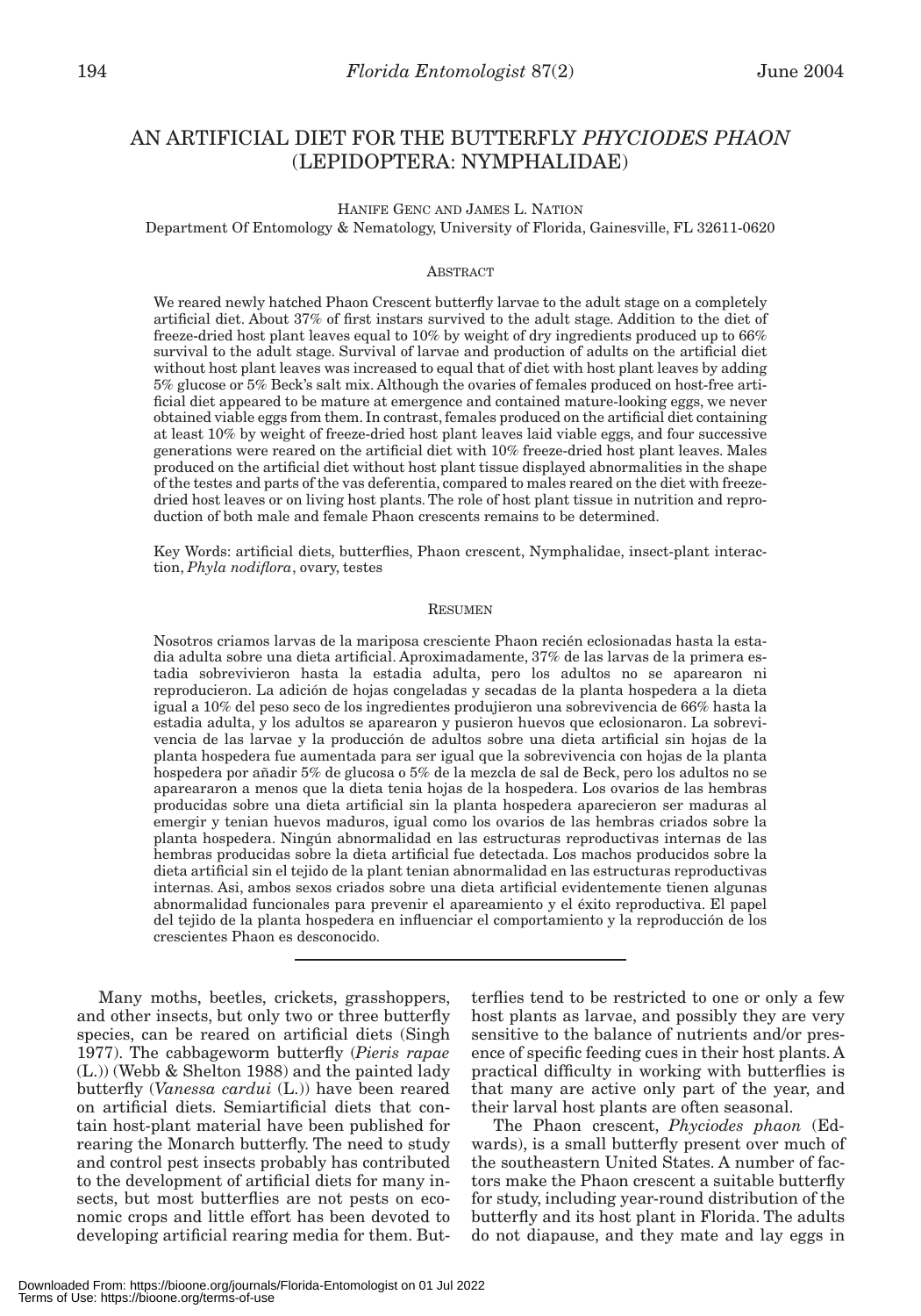the laboratory. Females lay their eggs on the underside of leaves of the host plant *Phyla nodiflora* (L.) Greene in the family Verbenaceae (Minno & Minno 1999; Emmel & Kenny 1997; Genc 2002). In preliminary trials with several published diets for rearing butterflies and moths, Genc (2002) found that the only diet formulation that allowed a few adults to be produced was the pinto bean (PB) diet developed for certain moths (Guy et al. 1985). Survival on the PB diet was poor, however, and adults produced did not mate. Our objectives in this paper are to describe (1) diets that improve survival of Phaon crescent larvae and adult production, (2) diets that promote mating and reproduction of adults, and (3) female and male internal reproductive systems of Phaon crescents reared on completely artificial diet with those reared on the host plant.

# MATERIALS AND METHODS

# The Butterfly and Host Plant

A colony of *Phyciodes phaon* was started from females collected on the University of Florida campus. The host plant was collected from the campus and vicinity, and maintained in containers and small outdoor plots. Leaves of the host plant were frozen in liquid nitrogen, ground while frozen in a mortar, and freeze-dried. The freezedried host plant leaves were stored at -20°C until needed. Adults were allowed to lay eggs on the leaves of the living host plant, and newly hatched first instars were removed and placed on diets. A breeding colony of the butterfly was maintained in the laboratory on host plants, and adults were provided with 10% honey in water.

# Preparation of the Pinto Bean Diet from Components

The pinto bean (PB) diet was prepared from individual components purchased from BioServ (One 8th Street, Frenchtown, NJ 08825, USA). We mixed pinto bean meal (19 g), wheat germ (14 g), torula yeast  $(8 \text{ g})$ , casein  $(7 \text{ g})$ , gelcarin  $(3 \text{ g})$ , methyl paraben  $(0.5 \text{ g})$ , and sorbic acid  $(0.3 \text{ g})$  and added the mixture to 182 ml cold water with stirring by a mechanical mixer. The aqueous mixture was heated slowly (requiring about 15 minutes) on a hot plate to 70°C with continuous stirring. Formaldehyde (1 ml) was added and mixing was continued for about 3 minutes without further heating. Ascorbic acid (0.9 g) was added and mixing was continued an additional 3 minutes without heating, and finally tetracycline (0.01 g), BioServ Vitamin Mix #F8095 for Lepidoptera (0.8 g), and propionic acid (0.3 ml) were added with additional mixing for 2-3 minutes. The mixture was poured into paper cups, allowed to cool and gel at room temperature, and stored in a refrigerator until needed. When ground, freeze-dried

#### Diet Modifications

Diets were formulated by incorporating 1% glucose, 5% glucose, 1% Beck's salt mixture, 5% Beck's salt mixture, 1%, 5%, 10%, or 20% ground, freeze dried host plant leaves into the PB diet. Diets were tested by placing 25 newly hatched larvae on each of 3 replicates of each diet. The criteria for evaluating a diet were number of adults reared and whether the adults mated and females laid viable eggs.

#### Dissection

The abdomen of adults was brushed with a camel's hair brush dipped in 70% ethyl alcohol to remove scales, and then opened ventrally from the first to the terminal abdominal segment. The terminology used by Dong et al. (1980) was used to describe the internal reproductive structures.

#### **Statistics**

For comparing the number of adults produced on modifications of the PB diet, we used binary logistic regression analyses (Harrell 2001; Hosmer & Lemeshow 2000). Chi Square tests were used to determine the statistical significance of the model parameters and an overall Chi Square test assessed the hypothesis of no overall treatment difference. When a significant Chi Square value was obtained, the means for adult production on each tested diet were transformed from non-linear function to linear function and least square estimates of the diet-specific probabilities, *P*, of survival to the adult stage were obtained by inverting the log odds model.

# **RESULTS**

# Diet Modifications

Survival to the adult stage was statistically higher on PB diet with 10% or 20% freeze-dried host plant leaves than with only 1% or 5% leaves (Table 1). Moreover, adults from the diets containing 10% and 20% leaves reproduced and enabled us to maintain a colony, but adults produced with 1% or 5% leaf tissue in the PB diet did not reproduce. Addition of 5% glucose or 5% Beck's salt mix to the PB diet produced adults in numbers statistically equal to numbers of adults produced with 10% host plant leaves in the PB diet, but none of the adults from glucose or salt modified diets reproduced. Numbers of adults produced on diets with 1% host leaves, 5% host leaves, 1% glucose, 1% Beck's salt mix, or the original PB formula were not statistically different from each other.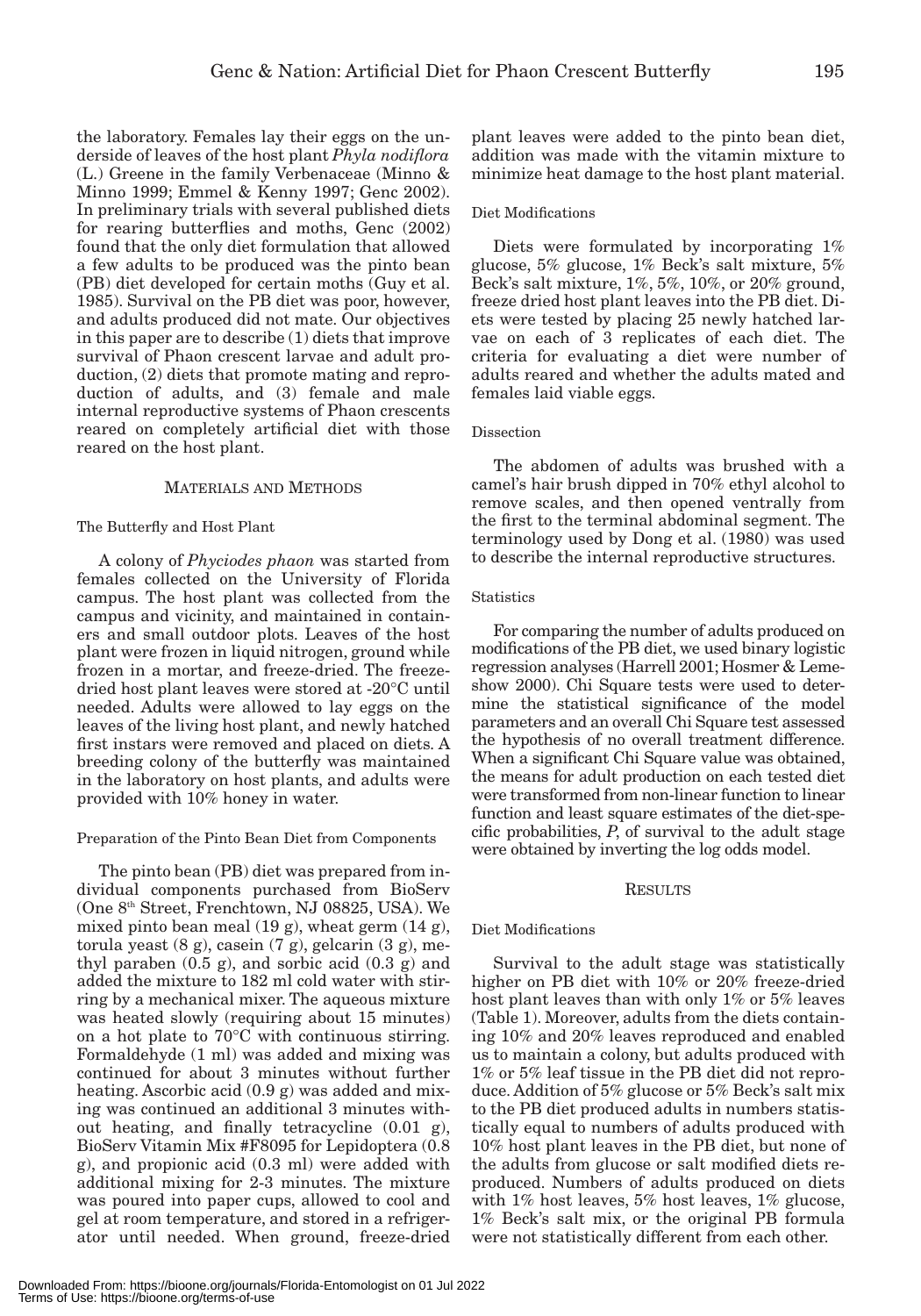| h<br>۰. |  |  |  |
|---------|--|--|--|
|         |  |  |  |

| PB diet + Amendment   | Mean $(\pm SD)$ number of adults<br>produced per replicate | Percent adults |  |
|-----------------------|------------------------------------------------------------|----------------|--|
| 1% host plant leaves  | $8.0 \pm 0.0 a$                                            | 32             |  |
| 5% host plant leaves  | $12.0 \pm 1.4$ a                                           | 48             |  |
| 10% host plant leaves | $16.5 \pm 0.7$ b                                           | 66             |  |
| 20% host plant leaves | $13.5 \pm 2.1 b$                                           | 54             |  |
| PB diet               | $8.5 \pm 0.7$ a                                            | 34             |  |
| $1\%$ glucose         | $10.0 \pm 1.4$ a                                           | 40             |  |
| $5\%$ glucose         | $17.5 \pm 2.1$ b                                           | 70             |  |
| 1% Beck's salt mix    | $11.5 \pm 0.7$ a                                           | 46             |  |
| 5% Beck's salt mix    | $16.5 \pm 0.7$ b                                           | 66             |  |

TABLE 1. PRODUCTION OF ADULTS ON PB DIET OR PB DIET WITH AN AMENDMENT. NEWLY HATCHED LARVAE (25) WERE PLACED ON EACH OF THREE REPLICATES OF EACH DIET.

Values in a column followed by the same letter are not significantly different from each other at  $\alpha = 0.01$  level.

Anatomy of Phaon Crescent Internal Reproductive **Structures** 

The structure of the internal reproductive system of a 10-day-old female produced on the host plant is shown in Figure 1A and the ovary of a newly emerged female adult from the PB diet is shown in Figure 1B. Adult females produced on both food sources appeared to have mature or nearly mature eggs in the terminal follicles of each ovariole at emergence, with four ovarioles in each of two ovaries. Although a large amount of fat body associated with the ovaries makes counting individual egg chambers very difficult, one newly emerged female was determined to have

approximately 49 egg chambers in each ovariole. Not enough observations were made, however, to determine an average for number of egg chambers per ovary or eggs laid. The lateral oviducts guide eggs to a common, medial oviduct leading to the genital chamber (the bursa copulatrix). Paired lateral accessory glands are each connected to the median oviduct.

The structure of the internal reproduction organs from a male produced on the host plant is shown in Figure 2A, and those from a male produced on the PB diet is shown in Figure 2B. Fused testes form one testicular body in males. The testicular body is round and dark reddish brown in males produced on the host plant and on PB diet



Fig. 1. Internal reproductive structure of *Phyciodes phaon* female. A. The ovary was dissected from a 10-day-old female reared on the host plant. The fat body has been almost entirely used up in production of eggs. The four ovarioles per ovary, and individual egg chambers can be seen. B. Ovary dissected from a newly emerged female produced on PB diet. Mature-looking eggs are present surrounded by large amounts of fat body, which is characteristic of newly emerged females produced on host plant, PB diet with 10% leaves, or PB diet.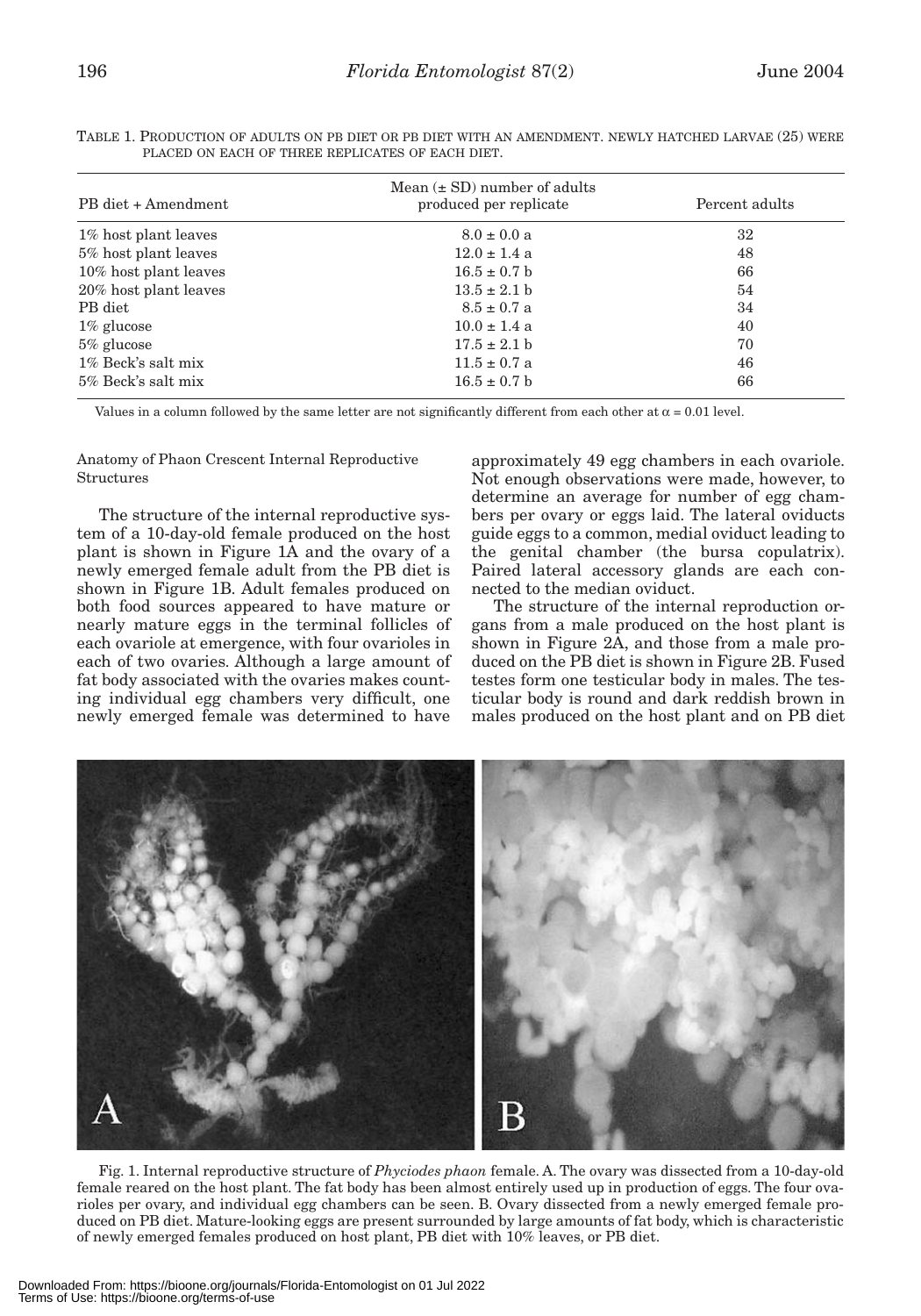

Fig. 2. Internal reproductive structures of *Phyciodes phaon* male. A. Internal structures dissected from a newly emerged male produced on the living host plant. The fused testes (T) seminal vesicle (SV) leading to the ductus ejaculatorius duplex (D) and accessory glands (AC). The duplex loops join to form the ductus ejaculatorius simplex leading to the aedeagus. B. The photograph shows the fused testes and related internal structures from a newly emerged male reared on PB diet. Note larger, discolored testes (T) and atrophied seminal vesicles (SV).

with 10% freeze-dried leaves. In males produced on the PB diet, the testicular body is not uniformly colored as in males from the host plant. There are differences also in the appearance of the vas deferentia of the males. The vas deferentia of males produced on the host plant or PB diet with 10% freeze-dried leaves have swollen vas deferentia near the midlength, forming the seminal vesicles. The seminal vesicles of males produced on the PB diet are not swollen and appear to be atrophied.

# **DISCUSSION**

The PB diet designed for moths clearly is not satisfactory as a diet for the Phaon crescent. As originally formulated, it allows only about 37% of newly hatched larvae to become adults, and the adults do not reproduce. Thus, a colony cannot be maintained on the artificial diet. We improved the diet with respect to both survival and ability of adults to reproduce by adding freeze dried host plant leaves equal to 10% by weight of dry ingredients of the PB formula. This improved diet produced from 66% up to 78% adults in some experiments from first instars started on the diet, and the adults mated and reproduced, maintaining the colony. Although we also improved the PB diet to give good production of adults by addition of 5% glucose or 5% Beck's salt mix, the adults did not reproduce. Glucose in the PB formula may be a feeding stimulant, and/or a readily available carbohydrate energy source. The original PB formula does not include a simple carbohydrate, nor does it include a salt mixture. Lepidopterans, most of which are phytophagous, typically have a rela-

tively high K<sup>+</sup>/Na<sup>+</sup> ratio in the hemolymph, in contrast to omnivorous and some carnivorous feeders which have low K+ /Na+ ratios. Beck et al. (1968) developed a salt mixture (now sold as Beck's salt mixture) relatively high in  $\mathrm{K}^{\scriptscriptstyle +}$  and  $\mathrm{Mg^{2+}}$  and low in  $Na<sup>+</sup>$  and  $Ca<sup>2+</sup>$  and showed that it improved the growth and survival of the European corn borer, *Ostrinia nubilalis* (Hübner). Wesson's salt mix often has been used in insect diets (Singh 1977), but it was developed for vertebrate animals, and it has high  $\rm Na^*/K^*$  and  $\rm Ca^{2+}/Mg^{2+}$  ratios suitable for vertebrates. Although it works for some insects, probably it is not optimal for phytophagous insects.

Dethier (1954) and Fraenkel and Blewett (1943) emphasized that host plant selection is determined by the presence or absence of nonnutritive secondary plant substances that act as feeding deterrents or stimulants. Various imbalances of the nutrients in a diet can stress insects, and reduce growth and survival (House 1965; House 1969). The small amount of host leaves in the artificial diet may aid digestion and assimilation of nutrients, and may help balance some of the nutrients in the PB diet formula.

Newly emerged females reared on the host plant and on the PB diet with added host plant leaves have mature ovaries with apparently mature eggs at the time of emergence. In this respect they are similar to the cecropia moth *Hyalophora cecropia*, the silkmoth, *Bombyx mori*, and the fall armyworm *Spodoptera frugiperda*, all of which develop the ovaries and eggs during some part of the pupal stage (Tsuchida et al. 1987; Sorge et al. 2000). In contrast, the noctuid moth *Heliothis virescens* (Zeng et al. 1997) and the monarch but